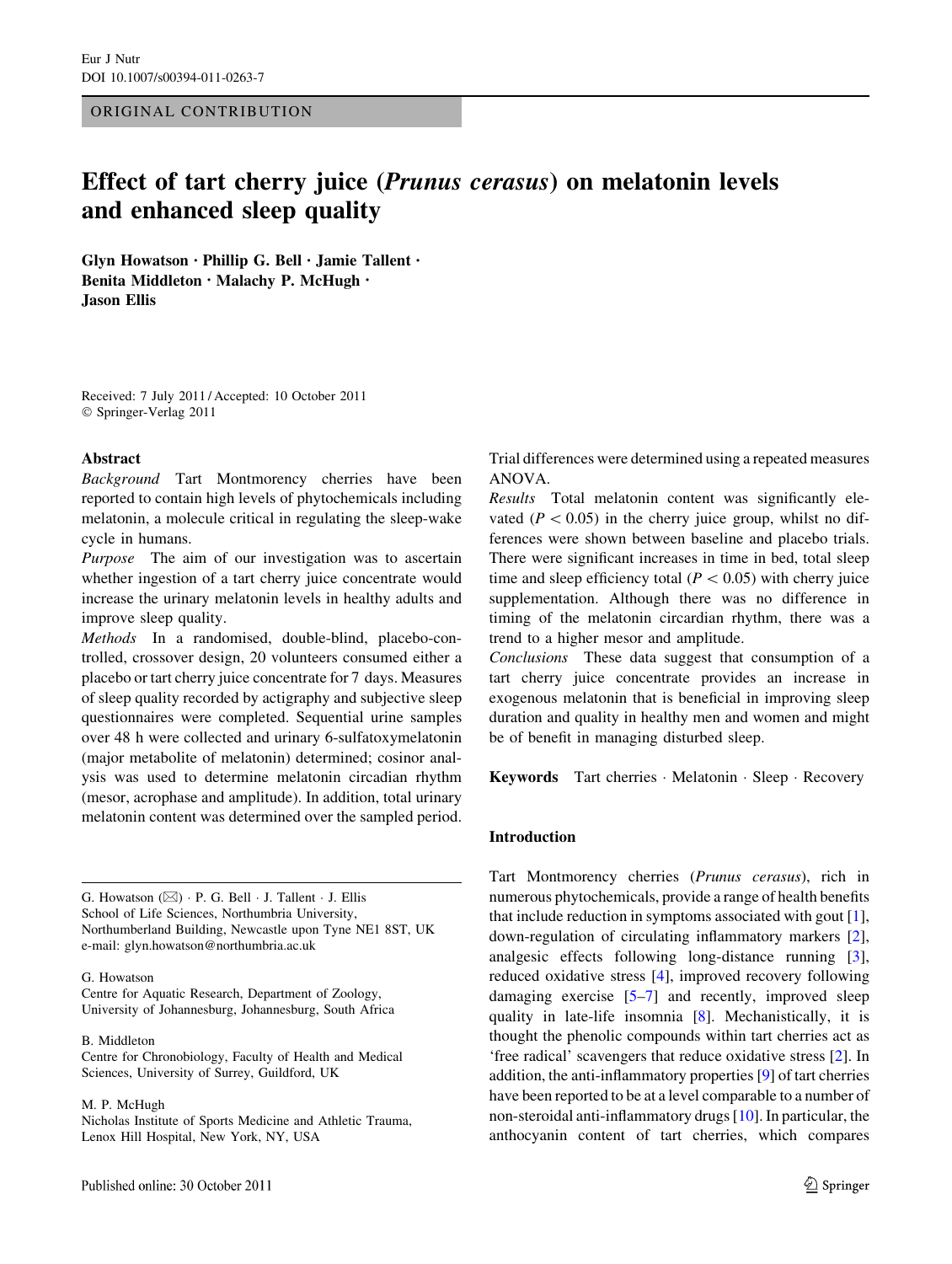favourably with other fruits such as sweet cherries [\[11](#page-7-0)]. seems to be of most interest, and these are likely to be responsible for the anti-oxidative and anti-inflammatory effects.

A number of recent studies have shown that consumption of tart cherry juice can accelerate recovery following strenuous exercise [[5](#page-6-0)–[7\]](#page-6-0), where temporary perturbations in inflammation and oxidative stress can occur. These recovery effects have been attributed to the actions of the antioxidant and anti-inflammatory phytochemicals contained in tart cherries. Pigeon et al. [\[8](#page-6-0)] anecdotally reported claims of improved sleep with cherry juice supplementation in participants from a previous trial [[6\]](#page-6-0). Interestingly, in addition to the aforementioned phenolic compounds, tart cherries contain high concentrations of melatonin [\[12](#page-7-0)]. Melatonin has a strong influence on the sleep-wake cycle in humans and is associated with sleep-promoting properties [\[13](#page-7-0)]. Physiologically, endogenous melatonin secretion adjusts according to the light/dark cycle and can directly influence nocturnal core temperature and hence facilitate the propensity for sleep [[14\]](#page-7-0). Additionally, a strong positive relationship between increased melatonin and total sleep time in healthy, young individuals has been previously demonstrated [[15\]](#page-7-0). Interestingly, the balance of evidence would suggest that exogenous melatonin in the treatment of insomnia is equivocal at best; however, there is a good body of support for melatonin use in managing circadian rhythm disturbance, such as those seen from travelling time zones [\[16](#page-7-0)].

In a recent study, the efficacy of tart cherry juice consumption on sleep indices in a population with late-life insomnia was examined [\[8](#page-6-0)]. They reported modest improvements in subjective quality of sleep; however, no objective measures of sleep, such as actigraphy, were taken, and the potential mechanisms responsible for the reported sleep improvements (e.g. melatonin) were impossible to discern. The authors [[8\]](#page-6-0) speculated that increased dietary melatonin associated with consumption of tart cherry juice might be responsible for the changes. However, there is an alternative hypothesis; the antiinflammatory properties of tart cherries may have some influence on the pro-inflammatory cytokines involved in sleep regulation [[17\]](#page-7-0). Given the potential benefits of tart cherry juice in delivering exogenous melatonin and improving sleep quality, we hypothesised that the consumption of a tart cherry juice concentrate in young, healthy adults would increase urinary 6-sulfatoxymelatonin and improve indices of sleep quality. Therefore, the aim of this investigation was to examine the effects of tart Montmorency cherry juice concentrate on urinary 6-sulfatoxymelatonin and sleep quality using a doubleblind, placebo-controlled, crossover design.

# **Methods**

## Participants

Following institutional ethical approval from the School of Life Sciences Ethics Committee at Northumbria University, UK in accordance with the Helsinki Declaration, 20 healthy men ( $n = 10$ ) and women ( $n = 10$ ) volunteered to participate. The mean  $(\pm SD)$  age, height, body mass and BMI were 26.6 (±4.6) years, 1.71 (±0.10) m, 72.5 (±15.0) kg and 24.7 ( $\pm$ 3.5) kg m<sup>-2</sup>, respectively. The age range was restricted to 18–40 years to reduce the potential for age-related sleep disturbances that have been reported in older adults [[13\]](#page-7-0). In addition, all volunteers were physically active and participated in moderate physical exercise for at least 150 min/week. After being informed of the experimental procedures, participants were asked to complete a health screening questionnaire to ascertain contraindications to participation (prescription medicines, sleep disturbance, special dietary habits, shift work or underlying medical pathology), and volunteers then provided written informed consent.

Experimental overview and study design

Participants were supplemented with a tart cherry juice concentrate or placebo in a randomised, double-blind, placebo-controlled, crossover study design, during normal daily routine. Dependent variables were urinary 6-sulphatoxymelatonin (aMT6s), diet recall, objective activity recorded through actigraphy (variables) and subjective sleep quality. A schematic of the study design is presented in Fig. [1.](#page-2-0) Initially, participants provided sequential urinary voids across a 48 h period (days 1 and 2) in order to analyse baseline measures of aMT6s. Over the same 2-day period, participants were issued with an activity monitor and completed online daily diet recalls and a sleep diary immediately following morning awakening. Participants then continued to complete the questionnaires and diaries and wear the activity monitors for the remainder of the trial period.

Following the 48-h baseline period, participants were randomly assigned to either the tart cherry juice concentrate or placebo (starting on day 3) for a period of 7 days; this was based on loading phases from previous studies showing efficacy using cherry juice [\[5–8](#page-6-0)]. Participants were instructed to consume two servings of either tart cherry juice concentrate or fruit-flavoured cordial each day, for 7 days. In the last 48 h of this supplementation period, urine was again collected in an identical manner as previously described for the baseline period. Following a 14-day washout period, participants repeated the baseline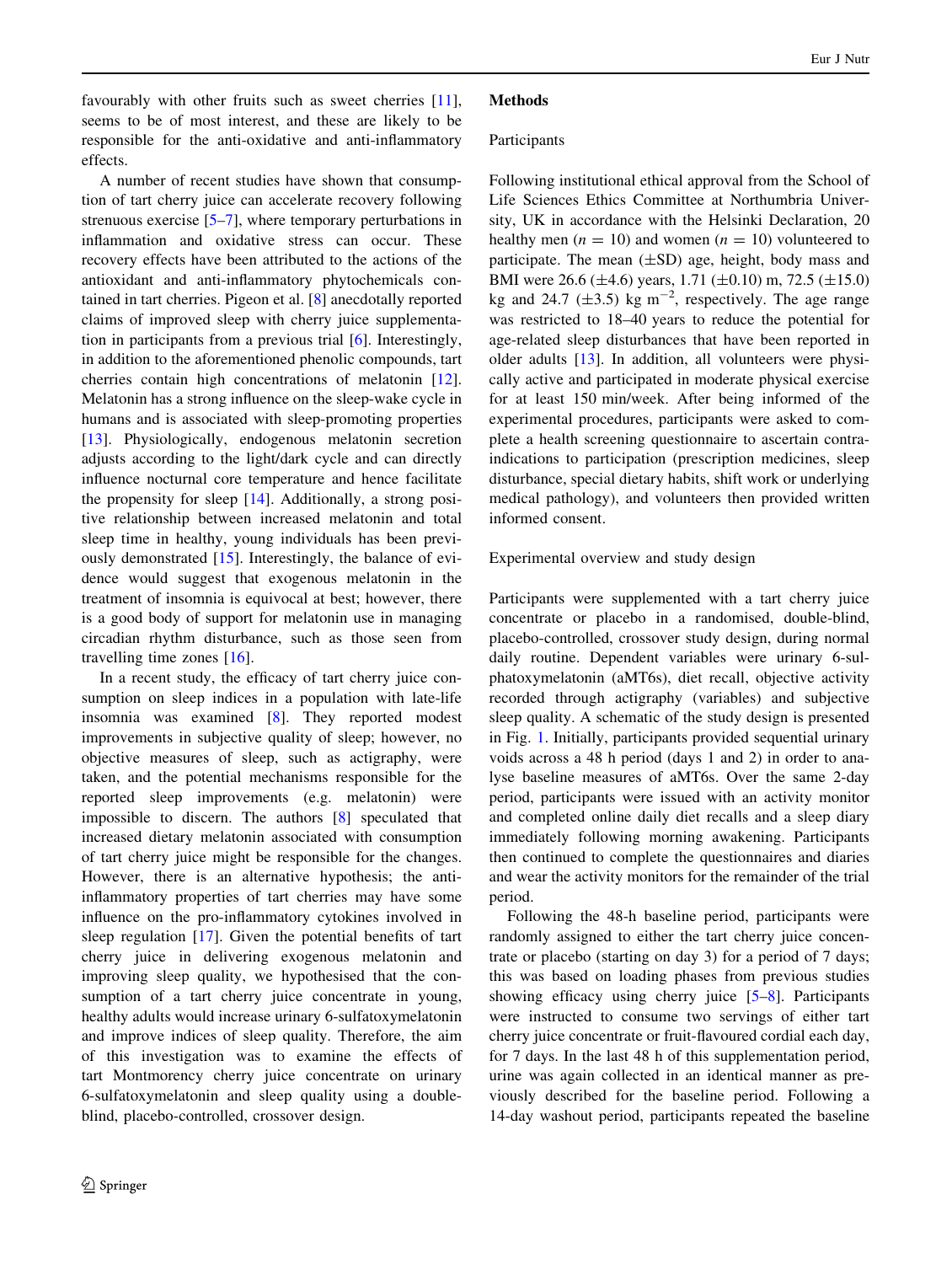<span id="page-2-0"></span>Fig. 1 A schematic outlining the implemented protocol. Supplementation periods consisted of two 30-mL servings per day of either a tart cherry juice concentrate of placebo



and experimental period whilst consuming the other supplement.

#### Dietary control

All volunteers completed a dietary recall throughout the baseline and supplementation periods. Participants were asked to replicate their diet during the first supplementation period as closely as possible during the second period in order to standardise the dietary intake between trials. Additionally, in order to isolate dietary melatonin as closely as possible, participants were issued with a list of foods that are known to contain or influence melatonin and were subsequently asked to abstain from consuming these for the duration of the trial. Portions of foods thought to contain antioxidants were totalled for each day then averaged across the experimental period.

#### Supplementation

Prior to starting the experiment, participants were informed that the trial was to ascertain the influence of two fruit concentrates on melatonin levels and sleep quality; however, the nature of the trial regarding tart cherry juice concentrate was only revealed when the study had been completed. A serving of 30 mL of tart Montmorency cherry juice (Prunus cerasus) concentrate (Cherry Active, Sunbury, UK) was consumed within 30 min of wakening and 30 min before the evening meal on each of the 7-day supplementation periods. Each 30 mL serving was estimated to contain the equivalent of approximately 90–100 tart cherries and was diluted with approximately 200 mL of water. An independent laboratory (Atlas Bioscience Inc., Tuscan, AZ) conducted melatonin analysis of the cherry juice concentrate adapting an established HPLC method [[18\]](#page-7-0). The concentration of melatonin was 1.42  $\mu$ g mL<sup>-1</sup>, which equates to a dose of ~42.6 µg/30 mL serving or ~85.2 µg day<sup>-1</sup>. Literature suggests that daily melatonin doses of  $\sim 0.5-5$  mg confer a positive effect in managing disturbed sleep rhythm [\[19](#page-7-0)]. In addition, other active compounds contained within the tart cherry juice were verified by the aforementioned laboratory and included anthocyanins such as malvidin, cyanidin, pelargonidin, peonidin, delphinidin, petunidin (total anthocyanin content =  $9.117$  mg mL<sup>-1</sup>), vitamin A—as betacarotene  $(22.64 \text{ IU } mL^{-1})$  and vitamin C—ascorbic acid  $(0.324 \text{ mg } \text{mL}^{-1})$ .

The placebo was a commercially available, economy, mixed fruit cordial (containing less than 5% fruit) that was reported to contain no melatonin or anthocyanins and a trace of vitamin C. Participants were instructed to take the same dose (30 mL) diluted with  $\sim$  200 mL of water.

#### Dependent variables

## Urine collection and analysis

Sequential urinary voids were collected 48-h periods to ensure the entire circadian cycle was captured during each part of the trial to allow for cosinor analysis that provided measures of acrophase, mesor and amplitude. Urine was collected in a sterilised measuring cylinder. Void volume, time and date were recorded, before a 10 mL aliquot of urine was retained, refrigerated and returned to the laboratory the following morning for labelling and immediate storage at  $-80$  °C for later analysis for urinary aMT6s.

#### Urinary 6-sulphatoxymelatonin, aMT6s

Urinary 6-sulphatoxymelatonin, aMT6s (the major metabolite of melatonin) was analysed in duplicate using a radioimmunoassay [[20\]](#page-7-0). Samples belonging to the same participant were measured in the same assay run; the intraassay coefficient of variation was  $\langle 8\%;$  the limit of detection was 0.25 ng mL<sup>-1</sup>. Evaluation of aMT6s profiles was performed using cosinor analysis, based upon the least square approximation of the time series using a cosine function with a period of 24 h [\[21](#page-7-0)]. Parameters obtained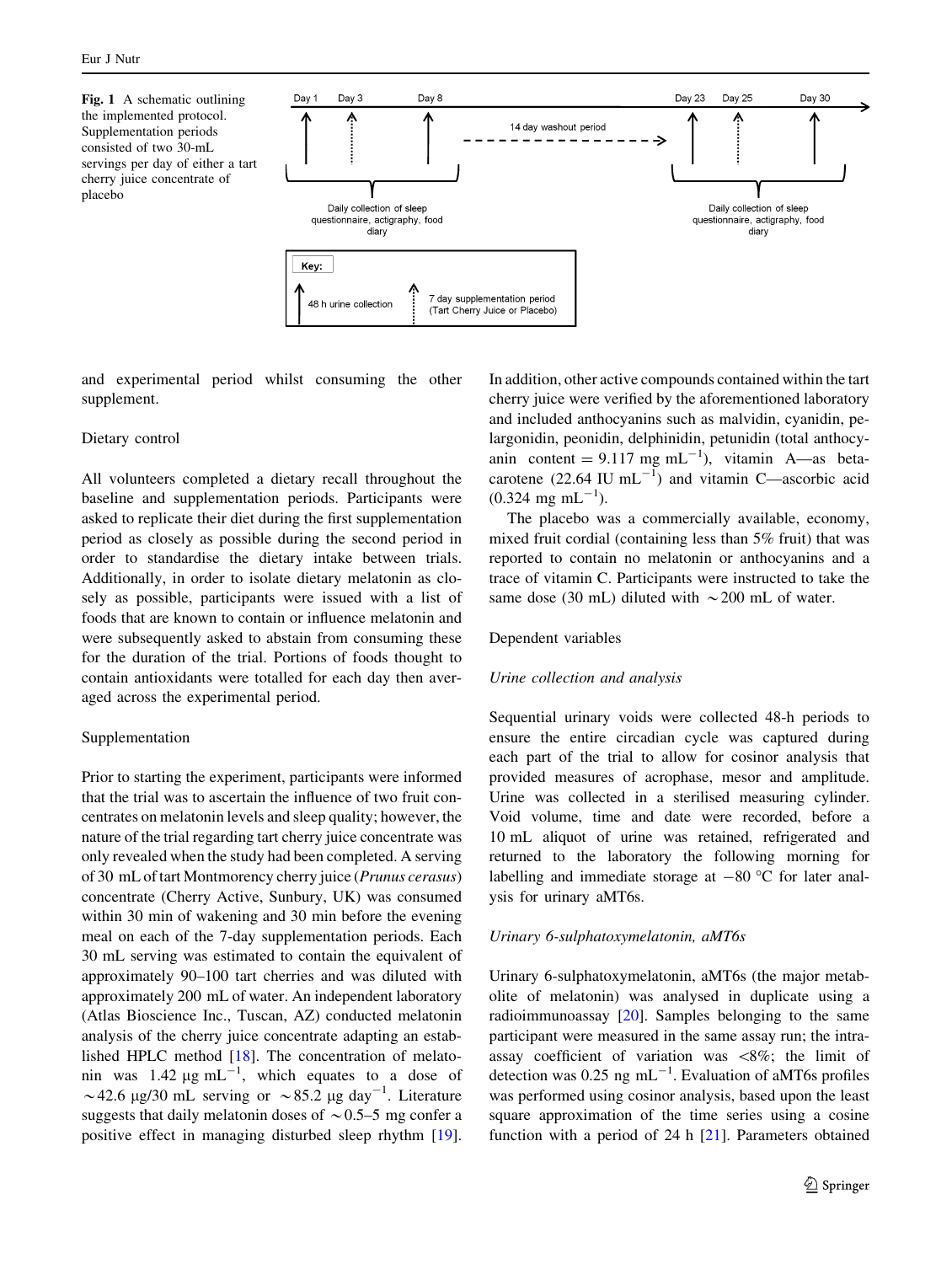from this analysis included the following: acrophase time: the time of peak aMT6s concentration or the maximum of the fitted cosinor function; *mesor*: the mean aMT6s values for all samples included in the cosinor anlaysis; and amplitude: the difference between mesor and peak aMT6 concentrations. Acrophase time was classed as normal if it occurred between midnight and 06:00 h [\[22](#page-7-0)]. 'Goodness of fit' measures were used to determine the validity of the cosinor-derived indices: (1) the  $%$  rhythm or variability accounted for by the cosine curve:  $100\%$  rhythm  $=$  all data points fall on the cosine curve and  $0\%$  rhythm  $=$  none of the data points fall on the cosine curve and (2) the likelihood of data points fitting a straight line as opposed to a cosine curve, expressed as a P value. Data were considered acceptable if the cosinor fit was significant ( $P \le 0.05$ ) and the % rhythm  $>50\%$  [[21\]](#page-7-0). Finally, the total aMT6s excreted per 24 h was calculated and a mean for each 48-h collection period determined.

## Actigraphy

Polysomnography (PSG) offers the most accurate assessment of sleep and sleep quality; however, given the nature of the study, we utilised actigraphy that has been shown to be reliable and has good agreement with PSG [[23\]](#page-7-0). Participants were issued with actigraphy that was worn on the wrist of the non-dominant arm (Actiwatch 7, CamnTech, Cambridge, UK). These were worn for the duration of the study and removed only for bathing, showering or other aquatic activities. Participants were asked to activate the marker function on the watch when getting into bed and when rising the following morning. Analysis was made on sleep efficiency (SE), sleep onset latency (SOL), time in bed (TIB), fragmentation index (FRAGI), total sleep time (TST) and sleep efficiency total (SET); these variables were calculated using Actiwatch software (Actiwatch, CamnTech, Cambridge, UK). The mean values for each sample period were used for data analysis.

## Subjective measures

Online subjective sleep diaries were reported immediately following awakening each day during both baseline and trial periods. This commonly used self-reporting method tool has been to be a reliable  $(90\%)$  measure  $[24]$  $[24]$  and allowed calculation of the following: SE, SOL, wake after sleep onset (WASO), napping (NAP), TST and SET [\[25](#page-7-0)].

## Statistical analyses

Values are reported as mean  $(\pm SD)$ , unless otherwise stated. The cosinor data, total aMT6s and all quantitative (actigraphy)- and qualitative (questionnaire)-dependent sleep variables were analysed with a repeated measures ANOVA (condition, placebo vs. cherry juice 2; time, pre vs. post). In addition, 95% confidence intervals were also determined to illustrate the magnitude of change. Finally, baseline measures were examined for differences using a paired samples  $t$  test. Significance was set at an alpha level of 0.05.

# Results

Baseline measures taken before the placebo and cherry juice trials were not different for any of the dependent variables ( $P > 0.05$ ). All variables returned an observed power value ranging from 0.156 to 0.999. Although we did not quantify all the food consumption using dietary analysis, participants reported a similar diet across the trials. In an attempt to quantify this more fully, we recorded the number of food portions thought to contain antioxidants (including melatonin) across the supplementation periods, 22.8 versus 22.4 for the cherry juice and placebo groups, respectively. A paired samples  $t$  test showed no significant differences between groups  $(t = 1.162, P = 0.259).$ 

## Urinary 6-sulphatoxymelatonin (aMT6s)

The baseline measures preceding the placebo and cherry juice supplements were not different  $(t = 0.921,$  $P = 0.369$ . The repeated measures ANOVA showed a significant trial effect ( $F = 23.0, P < 0.001$ ). A significant interaction ( $F = 23.0$ ,  $P < 0.001$ ) was also found and post hoc analysis revealed that the cherry juice trial was significantly greater than baseline and placebo trials  $(P < 0.001; 95\% \text{ CI} = 2,828-5,393 \text{ ng and } 2,519-5,450 \text{ ng},$ respectively); there was no difference between baseline or placebo groups (Fig. [2\)](#page-4-0).

Despite the significant increase in total urinary aMT6 s, the cosinor analysis examining circadian rhythm of aMT6s showed no differences between trials for any variable (Table [1\)](#page-4-0). Cosinor analysis relies on a significant 'fit' of the melatonin response; of the 80 sets of data collected, 22.5% ( $n = 18$ ) were excluded because they did not significantly fit according to the cosinor algorithm. Of the remaining data, there were small non-significant rises in the amplitude and mesor in the cherry juice trial, whilst the acrophase remained largely unchanged throughout. A representative example where urinary voids were collected for a single participant at similar times of the day between the placebo and cherry juice trials is presented in Fig. [3](#page-4-0); these data span the circadian changes in aMT6s over sequential 48-h periods.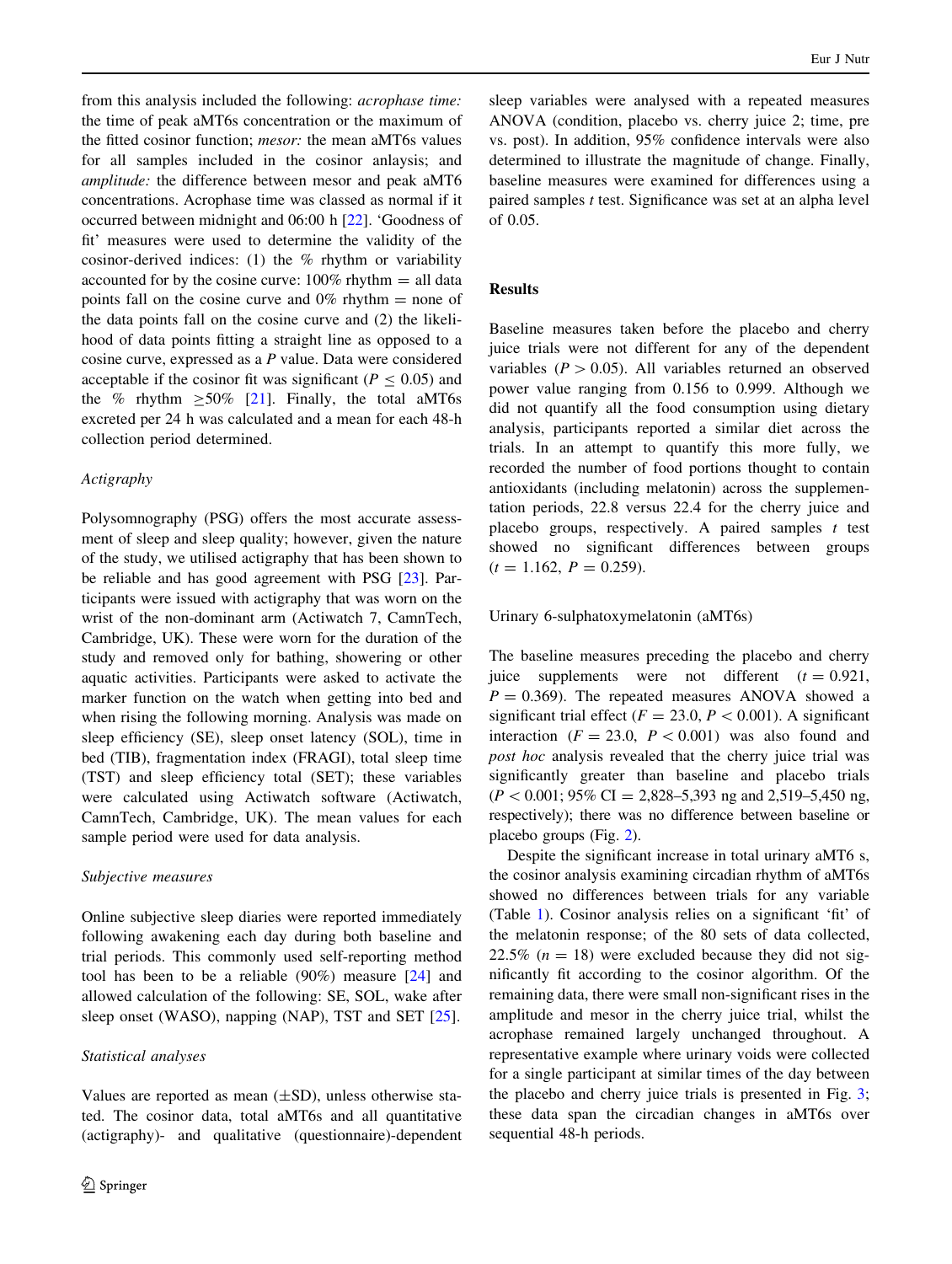<span id="page-4-0"></span>

Fig. 2 Mean (±SEE) urinary melatonin (aMT6) secretion for the group following baseline placebo (control), placebo, baseline cherry juice (control) and cherry juice trials.Asterisk denotes that cherry juice supplementation resulted in significantly greater aMT6s than baseline and placebo trials ( $P \le 0.05$ )

Sleep indices: subjective questionnaire and actigraphy

There was a 100% completion rate for the sleep questionnaires. There was no differences across the different trials for SET, SOL, TST and WASO; however, napping time did show a significant trial and interaction effect  $(F = 5.591, P = 0.029)$ , with significantly less napping time in the cherry juice trial compared to baseline and the placebo trials ( $P < 0.031$ ; 95% CI = 0.7–13.6 and 0.7–11.1 min, respectively), and there were no differences between baseline measures and the placebo trial (Table [2](#page-5-0)).

Whilst all participants wore the activity monitor for the duration of the trials, 17 out of 80 trials (21.3%) were excluded from analysis due to missing data. There were no differences in SOL and FRAGI; however, there was a significant trial and interaction effect for TIB ( $F = 7.056$ ,  $P = 0.016$ ) where cherry juice significantly increased time in bed compared to both baseline and placebo trails  $(P \le 0.017; 95\% \text{ CI} = 4.5-45.2 \text{ and } 4.7-40.2 \text{ min},$ respectively). Furthermore, TST showed a trial and interaction effect ( $F = 11.189$ ,  $P = 0.003$ ), where the cherry juice trial was significantly greater TST than baseline and placebo trials ( $P \le 0.003$ ; 95% CI = 15.2–39.7, 14.7–63.6, respectively). In addition, SET showed significant trial and interaction effects  $(F = 5.410, P = 0.031)$ , where the



Fig. 3 A representative example of a single subject's circadian rhythm for urinary melatonin (aMT6s) during the placebo and cherry juice trials over sequential 48-h periods

cherry juice trial was greater than the baseline and placebo trials ( $P \le 0.017$ ; 95% CI = 2.1–7.5 and 0.5–9.4, respectively). A summary of these data is presented in Table [3](#page-5-0).

## Discussion

The aim of this investigation was to ascertain whether the supplementation of tart Montmorency cherry juice concentrate would (1) increase the urinary aMT6s content and (2) improve the objective and subjective sleep indices of young, healthy individuals. We hypothesised that urinary aMT6s would rise and that sleep parameters would improve as a consequence. This is the first investigation to demonstrate that dietary tart cherry juice concentrate increases urinary melatonin levels and provides improved sleep time and quality in a healthy adult population.

The sleep diary information showed that napping time decreased with the administration of cherry juice, whereas the actigraphy showed an increase in TIB, TST and SET, a global measure of sleep quality. Notwithstanding the relatively low baseline SET observed from the actigraphy in these apparently good sleepers, the cherry juice nonetheless showed a 5–6% increase in SET, which likely to be influenced by the significant increase in TST. In addition, given that napping decreased and total time in bed also increased during the cherry juice trial, this is perhaps unsurprising. What is also interesting to note is that there

**Table 1** Mean  $(\pm SD)$  cosinor analysis based on melatonin circadian rhythm for all experimental conditions

|                                         | Baseline placebo | Placebo      | Baseline cherry juice | Cherry juice  |
|-----------------------------------------|------------------|--------------|-----------------------|---------------|
| Mesor (ng $\times$ h <sup>-1</sup> )    | 17.98 (6.04)     | 19.17 (7.37) | 18.64 (9.76)          | 21.59(6.85)   |
| Amplitude ( $\mu$ g × h <sup>-1</sup> ) | 27.39 (15.78)    | 27.54 (8.37) | 27.05 (10.72)         | 28.57 (15.01) |
| Acrophase (time)                        | 4.03(1.03)       | 3.55(1.22)   | 4.05(1.40)            | 4.01(1.01)    |

Of the possible 80 data sets, 18 did not significantly fit the cosinor curve and were excluded from the analysis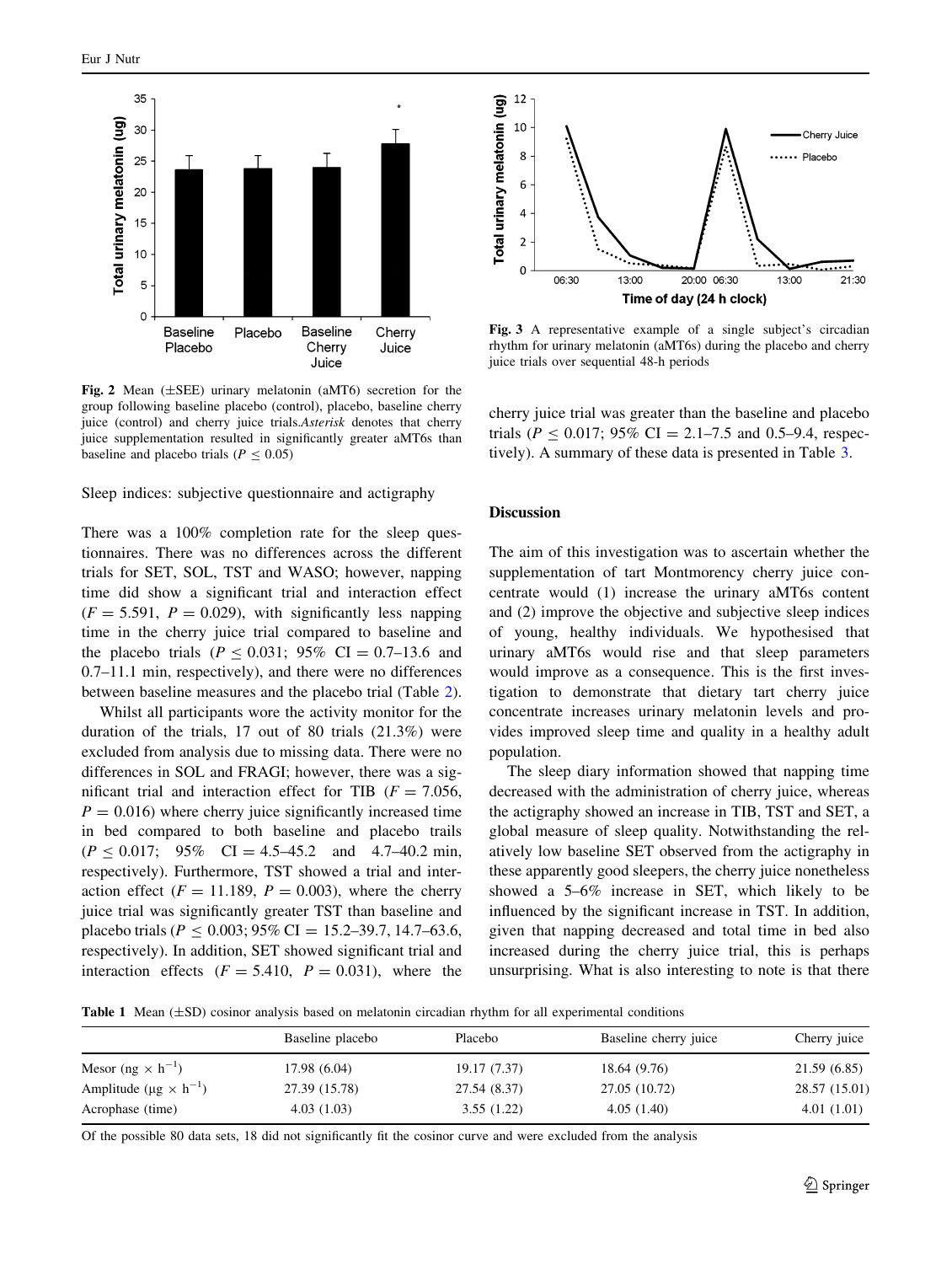|             | Baseline placebo | Placebo     | Baseline cherry juice | Cherry juice |
|-------------|------------------|-------------|-----------------------|--------------|
| SE $(\% )$  | 89.3 (7.3)       | 91.7(4.0)   | 90.0(6.2)             | 91.1(4.9)    |
| SOL (mins)  | 40.3(31.6)       | 39.5 (23.2) | 39.8 (25.6)           | 34.2(20.5)   |
| WASO (mins) | 36.0(33.0)       | 19.2 (31.2) | 28.8 (30.6)           | 27.6 (28.2)  |
| Naps (mins) | 9.0(15.1)        | 7.8(10.7)   | 8.6(13.2)             | $1.9(3.5)^*$ |
| TST (mins)  | 447 (60)         | 476 (31)    | 452 (49)              | 475 (30)     |
| SET $(\%)$  | 88.1 (6.8)       | 90.4(4.4)   | 89.4 (5.8)            | 90.7(4.9)    |

<span id="page-5-0"></span>**Table 2** Subjective sleep questionnaire variables for all conditions; values are mean  $(\pm SD)$ 

SE sleep efficiency, SOL sleep onset latency, WASO wake after sleep onset, total SET sleep efficiency total, TST total sleep time

\* Denotes significantly different from all other conditions ( $P < 0.05$ )

Table 3 Actigraphy variables for all conditions; values are mean  $(\pm SD)$ 

|                    | Baseline placebo | Placebo      | Baseline cherry juice | Cherry juice    |
|--------------------|------------------|--------------|-----------------------|-----------------|
| SE $(\% )$         | 82.8 (15.7)      | 84.1 (5.8)   | 83.9 (7.8)            | 86.8 (3.6)      |
| SOL (mins)         | 28.9(21.3)       | 30.5(34.8)   | 29.1(26.8)            | 21.4(11.1)      |
| Time in bed (mins) | 491.8 (36.7)     | 492.2 (40.6) | 490.0 (32.9)          | $514.7(17.0)$ * |
| FRAGI (AU)         | 36.8(8.2)        | 35.2(9.3)    | 35.8(8.9)             | 34.2(7.6)       |
| TST (mins)         | 392 (28)         | 380 (49)     | 385 (30)              | 419 $(22)*$     |
| SET $(\%)$         | 77.5(5.9)        | 77.4 (8.5)   | 76.8(6.9)             | $82.3(3.6)^*$   |

Of the possible 80 data sets, 17 were excluded due to technical issues

SE sleep efficiency, SOL sleep onset latency, FRAGI fragmentation index, total SET sleep efficiency total, TST total sleep time

\* Denotes significantly different from all other conditions ( $P \le 0.05$ )

were non-significant trends towards decreased SOL, which is also likely to have influenced the SET.

Only one study has investigated tart Montmorency cherry juice and sleep parameters (a fresh pressed cherry juice blended with apple juice, as opposed to a pure cherry juice concentrate) [\[8](#page-6-0)]. They found that elderly individuals, with moderate/severe insomnia, reported improved sleep quality, and it was hypothesised that this was due to the increased exogenous melatonin content afforded by the cherry juice. Unfortunately, they did not measure melatonin; however, data from our investigation lend additional evidence that improved sleep quality is mediated by the increase in dietary melatonin contained within the cherries. Interestingly, a recent addition to the literature [[26\]](#page-7-0) examined the increase in melatonin content from dietary intake of Jert Valley cherries (seven varieties, none of which were Montmorency tart cherries). They showed that in a very small population of middle-aged and elderly volunteers, there was an increase in urinary melatonin and some modest improvements in sleep parameters. This investigation [\[26](#page-7-0)] based its observations on the first morning void only, whereas all urinary voids were captured for a 48-h period during each part of the current trial. This approach, whilst still having limitations, allows for cosinor analysis and tracking of the circadian rhythm and provides a more comprehensive picture of the dietary effects of cherries on melatonin metabolism across the course of the day. This is especially important when one considers that the half-life of melatonin is relatively short and it is possible to miss fluctuations in melatonin throughout the day.

Further, there is no indication in the aforementioned studies [\[8](#page-6-0), [25\]](#page-7-0) of an experimental control or record of dietary intake, which makes interpretation of the data problematic. Although we were not able to quantify the exact nutritional content for each subject, food intake was estimated. Participants replicated diet as closely as possible from trial to trial. This was based on number of portions thought to contain antioxidants—there were no differences between trials. Support for the efficacy of this approach can be seen by the fact that aMT6s and sleep parameters were unchanged in baseline and placebo trials, whereas aMT6s was significantly elevated in the cherry juice trial. Given the dietary control used in the current investigation, coupled with the significant changes melatonin, we can add support to research showing cherries [\[26](#page-7-0)], and specifically in this case, Montmorency cherries improve sleep parameters in healthy individuals, which is likely due to the increase in dietary melatonin. These data support previous work showing improved sleep in healthy younger adults with exogenous melatonin supplementation [[14\]](#page-7-0); but additionally, it provides a potential alternative to traditional melatonin supplementation in the form of a functional food.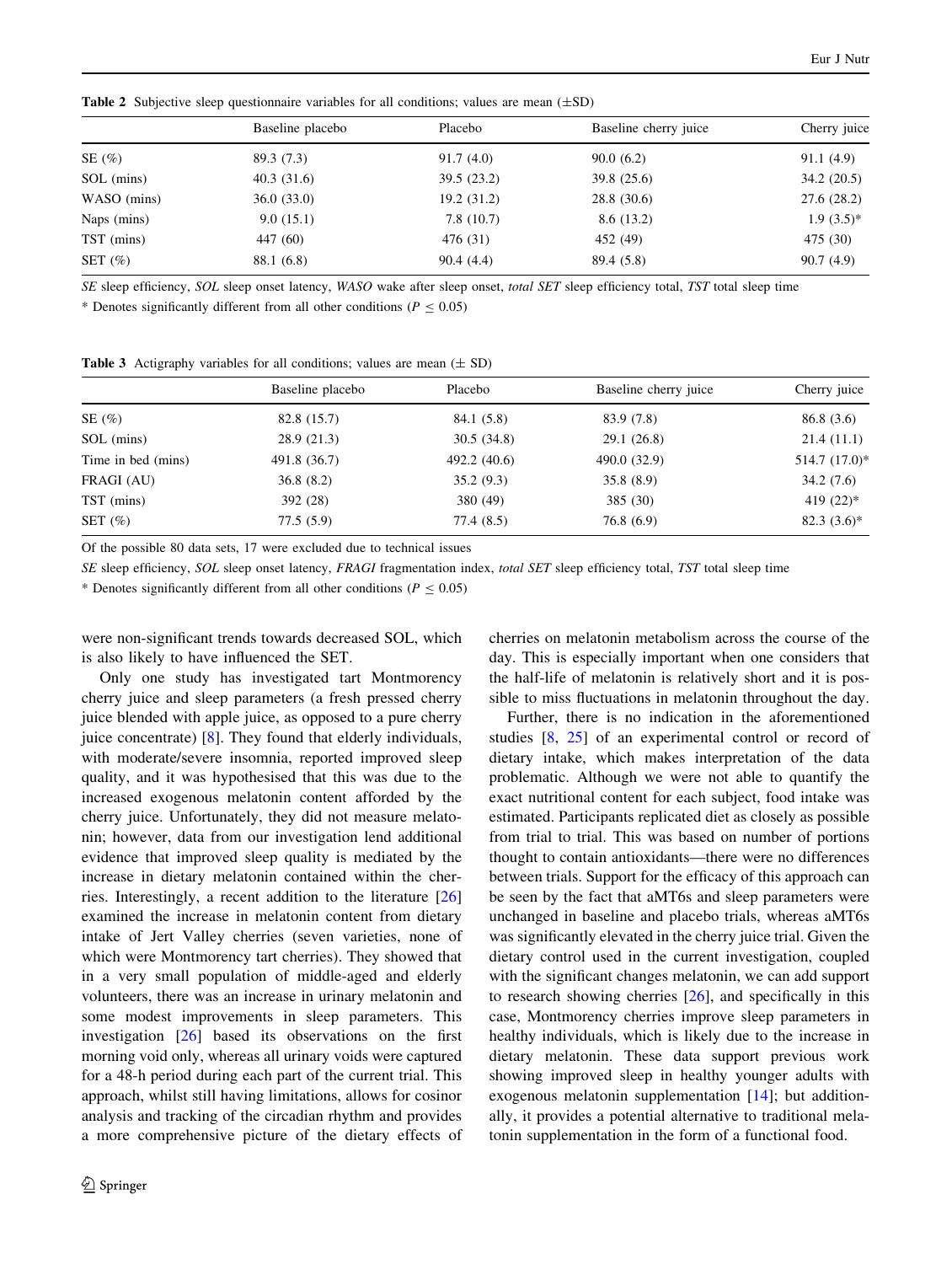<span id="page-6-0"></span>The secretion of melatonin is influenced by light/dark cycles and ultimately is instrumental in the sleep/wake cycle [\[13](#page-7-0)]. From a physiological perspective, given that endogenous melatonin influences core temperature and facilitates sleep [\[14](#page-7-0)], it makes the expectation tenable that increased exogenous melatonin will further facilitate changes in core temperature and hence be responsible for the improvements in sleep quality. Further work examining the potential physiological outcomes (such as core temperature and EEG in polysomnographic paradigms) from exogenous melatonin, specifically from functional foods, would be useful additions to the literature. In an attempt to elucidate the relationship between the change in SET and the change in melatonin, we conducted a Pearson's correlation coefficient analysis and found that there was a modest relationship ( $r = 0.416$ ,  $P > 0.05$ ), indicating that other factors may influence the variables associated with sleep quality. Importantly, a limitation with our data is that  $\sim$ 21% of the actigraphy data were missing, which may have influenced this correlation and also the non-significant trends in other actigraphy-dependent variables. Furthermore, 50% of our sample was women, and it is conceivable that they were in different stages of the menstrual cycle, which may also influence core temperature and hence the propensity for sleep disturbance [[27\]](#page-7-0). Future research might wish to consider this issue in future experiments.

Melatonin is not the only candidate mechanism, given that sleep regulation is also influenced by pro-inflammatory cytokines [[17\]](#page-7-0). Tart cherries have been shown to contain numerous phenolic compounds that have anti-inflammatory and antioxidant properties that can increase antioxidant capacity [5, [26\]](#page-7-0). Furthermore, cherry juice has been shown to decrease oxidative stress and inflammation following strenuous exercise [5] making it possible that these antioxidant and/or anti-inflammatory properties modulated indices of sleep in this study, although this remains to be demonstrated in an experimental model.

It has been previously speculated that the positive effects on sleep seen from tart cherries might be due to improvements in circadian regulation [8]. We observed no changes in mesor, amplitude or acrophase, although there was a trend towards a higher mesor (essentially equating to the mean value across the circadian cycle). This is perhaps not surprising given that the total urinary melatonin did increase with cherry juice supplementation. An obvious difference with the previous work lies within the subject populations; Pigeon et al. [8] used older adults suffering from moderate/severe insomnia and did not measure circadian rhythm or melatonin, whereas the current investigation used asymptomatic younger adults  $(\leq 37$  years) and did measure circadian rhythm and melatonin. Conceivably, cherries might help regulate circadian rhythm in those with disturbed sleep [8]; however, our evidence shows (from cosinor analysis) that despite increased total sleep time and improved sleep quality, this is not the case in asymptomatic, healthy younger adults. Notwithstanding this, aMT6s levels are increased with tart cherry juice consumption, but an investigation that examines elderly individuals, perhaps with disturbed sleep, that incorporates measures of circadian rhythms and sleep quality would be a valuable addition to the literature.

In conclusion, this is the first study to show direct evidence that dietary supplementation with a tart Montmorency cherry juice concentrate increases circulating melatonin and can provide modest improvements in sleep time and quality in healthy adults with no reported disturbed sleep. Although the interaction of other phytochemicals cannot be completely ruled out, these data provide a mechanism of action for the previously conjectural reports of improved sleep quality with cherry juice supplementation. Subsequently, Montmorency tart cherry juice concentrate might therefore present a suitable adjunct intervention for disturbed sleep across a number of scenarios in healthy and symptomatic individuals.

Acknowledgments Gratitude is extended to Kelly Mitcheson for her help in data collection and to CherryActive (Sunbury, UK) for donating the cherry juice concentrate.

#### References

- 1. Jacob RA, Spinozzi GM, Simon VA, Kelley DS, Prior RL, Hess-Pierce B, Kader AA (2003) Consumption of cherries lowers plasma urate in healthy women. J Nutr 133(6):1826–1829
- 2. Kelley DS, Rasooly R, Jacob RA, Kader AA, Mackey BE (2006) Consumption of Bing sweet cherries lowers circulating concentrations of inflammation markers in healthy men and women. J Nutr 136(4):981–986
- 3. Kuehl K, Perrier E, Elliot D, Chesnutt J (2010) Efficacy of tart cherry juice in reducing muscle pain during running: a randomized controlled trial. J Int Soc Sports Nut 7(1):17
- 4. Traustadottir T, Davies SS, Stock AA, Su Y, Heward CB, Roberts LJ II, Harman SM (2009) Tart cherry juice decreases oxidative stress in healthy older men and women. J Nutr 139(10): 1896–1900. doi[:10.3945/jn.109.111716](http://dx.doi.org/10.3945/jn.109.111716)
- 5. Howatson G, McHugh MP, Hill JA, Brouner J, Jewell AP, Van Someren KA, Shave RE, Howatson SA (2010) Influence of tart cherry juice on indices of recovery following marathon running. Scand J Med Sci Sports 20(6):843–852. doi[:10.1111/j.1600-](http://dx.doi.org/10.1111/j.1600-0838.2009.01005.x) [0838.2009.01005.x](http://dx.doi.org/10.1111/j.1600-0838.2009.01005.x)
- 6. Connolly DAJ, McHugh MP, Padilla-Zakour OI (2006) Efficacy of a tart cherry juice blend in preventing the symptoms of muscle damage. Br J Sports Med 40(8):679–683. doi:[10.1136/bjsm.2005.](http://dx.doi.org/10.1136/bjsm.2005.025429) [025429](http://dx.doi.org/10.1136/bjsm.2005.025429)
- 7. Bowtell JL, Sumners DP, Dyer A, Fox P, Mileva K (2011) Montmorency cherry juice reduces muscle damage caused by intensive strength exercise. Med Sci Sports Exerc 43(8):1544– 1551
- 8. Pigeon WR, Carr M, Gorman C, Perlis ML (2010) Effects of a tart cherry juice beverage on the sleep of older adults with insomnia: a pilot study. J Med Food 13(3):579–583. doi: [10.1089/jmf.2009.0096](http://dx.doi.org/10.1089/jmf.2009.0096)